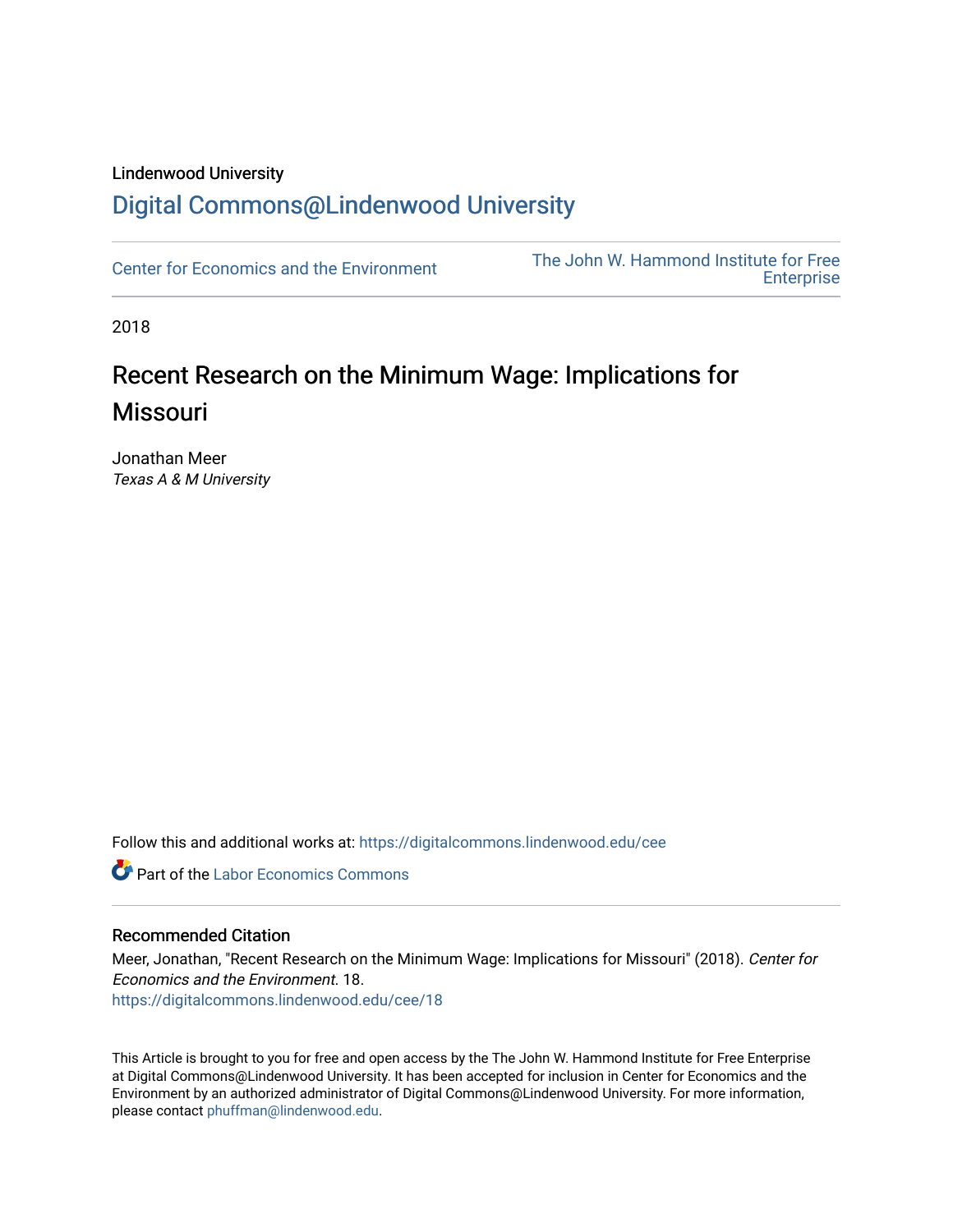

The Center for Economics and the Environment is an economics research center in the John W. Hammond Institute for Free Enterprise. Its focus includes policyoriented research on the business and economic environment, particularly of state and local economies.

> **CEE Policy Series Number 32**

> > **2018**

**A version of this paper appeared in the Missouri Policy Journal, Number 7, Fall/Winter 2018.**

# **Recent Research on the Minimum Wage: Implications for Missouri**

## **By Jonathan Meer**

# **EXECUTIVE SUMMARY**

The minimum wage has long been a contentious policy issue, but particularly so in Missouri in recent years. When St. Louis raised its city minimum wage in 2015, with increases planned to \$11 per hour by 2018, legal battles held up implementation and a state law eventually overrode the local ordinance. This essay delves into the sources of this policy dispute, first by examining the theoretical issues involved, then focusing on recent research, particularly regarding outcomes other than the traditional focus on employment outcomes. Using minimum wage increases as an anti-poverty policy is not likely to succeed. While the empirical evidence using more traditional models is decidedly mixed, once we allow for longer-lived dynamic effects, the evidence shows that job growth declines among those most often viewed as beneficiaries of minimum wage increases. Already-marginalized groups are likely to be hardest hit as employers substitute towards workers with more experience.

# **1. INTRODUCTION**

The minimum wage has long been a contentious policy issue, but particularly so in Missouri in recent years. When St. Louis raised its city minimum wage in 2015, with increases planned to \$11 per hour by 2018, legal battles held up implementation and a state law eventually overrode the local ordinance. The minimum wage increased to \$10 per hour in that city for just three months in the middle of 2017, before returning back to the state level of \$7.70. But lost in much of this bitter battle is a broader view of the history and economics of the minimum wage.

This essay delves into the sources of this policy dispute. I begin with a discussion of the theoretical issues involved, then focus on recent research, particularly regarding outcomes other than the traditional focus on employment outcomes. I conclude with an analysis of who benefits from a minimum wage increase and whether it is a policy well-suited to fighting poverty.

# **2. MODELING THE EFFECTS OF MINIMUM WAGE INCREASES**

The academic and policy debate over the minimum wage is over a century old, dating back to well before the first minimum wage law in the United States was enacted, in Massachusetts in 1912.<sup>1</sup> On one side of the debate, the argument is simple: workers whose production is worth less to their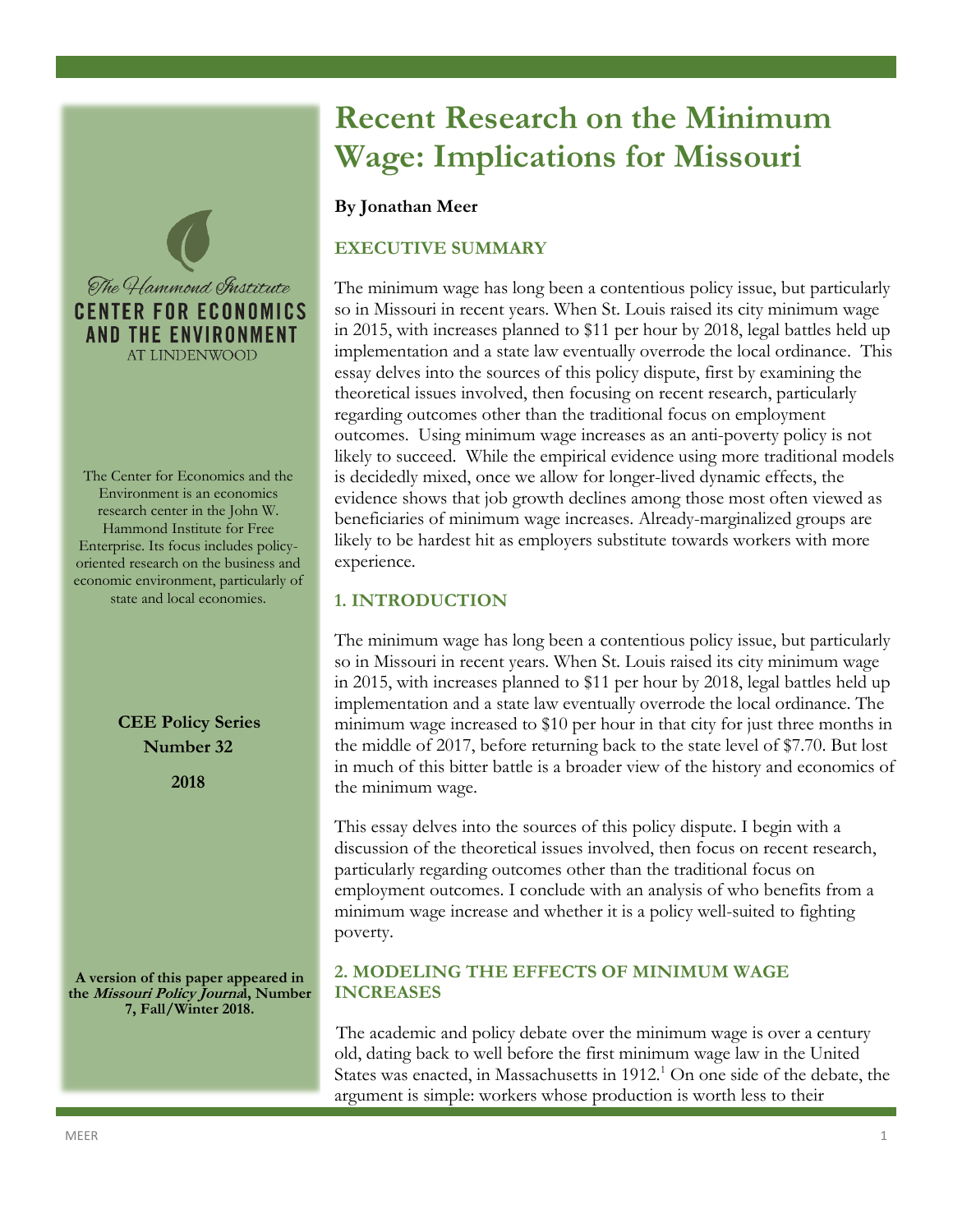employers than the minimum wage cannot remain employed.<sup>2</sup> Originally, this was a feature of the policy, rather than an unintended consequence; much of the original intent of minimum wage laws were to reduce the demand for low-skill labor, often with explicitly racist and eugenicist reasoning. In 1912, Sidney Webb, co-founder of the London School of Economics, wrote regarding those whose productivity did not generate enough income to make a living, that "of all the ways of dealing with these unfortunate parasites, the most ruinous to the community is to allow them to unrestrainedly compete as wage earners."<sup>3</sup> This suggests a role for substitution of one type of labor for another that might reduce the employment response. Indeed, Webb felt that employment would not decrease overall, even as certain groups lost their jobs – employers would substitute towards higher-skilled workers. Webb further argued that increased wages for low-skilled workers would be passed through to consumers in the form of higher prices or that profits would simply be reduced, with businesses continuing to employ the same number of workers as before.<sup>4</sup>

A straightforward economic analysis reveals the problem with these latter claims, which are still being made today. As H.B. Lees Smith put it in 1907, "a rise in the price of a commodity will lead to a decrease in the demand for it. This means that a certain amount of the labour and capital hitherto employed in the production of the commodity must seek other occupations. But this is likely to involve both the labourers and employers in a loss… It is no kindness to the workers in a trade to merely turn them out of it."<sup>5</sup> Lees Smith made the same counter-argument regarding falling profits: reducing the returns to a business reliant on low-skill labor leads to a shift in resources towards other activities, reducing the demand for labor and leading to the creation of "a class prevented by the State from obtaining employment." These arguments were based on theory rather than empirical analysis, and Lees Smith noted that the amount of displaced labor depended on the characteristics of the industry.

In the intervening decades, a number of more sophisticated models of the labor market have been utilized to analyze the effects of the minimum wage. These models primarily revolve around how much market power is held by employers – that is, whether

 $\blacksquare$  MEER  $\blacksquare$ 

employers are able to exert some control over the wages they pay, rather than paying the prevailing wage rate set in a smoothly-functioning market. In the presence of monopsony (employer market power) in the labor market, a higher minimum wage (up to a certain level) can actually increase employment even as it increases wages.

But there is reason to doubt that this sort of market power is at play for low-skill labor of the type that is affected by minimum wages. Most minimum-wage workers are employed by small establishments, with fewer than half of such workers at firms with 100 or more employees.<sup>6</sup> It is difficult to imagine that a fastfood restaurant on one corner exerts control over the low-skill labor market, as does the fast-food restaurant across the street. More to the point, low-skill labor is, by definition, fungible across firms and industries. An individual employed as a janitor in for a fast-food restaurant can work as a janitor at any sort of establishment, or in similar manual-labor occupations. Therefore, firms must exert monopsony power over vast swaths of the low-skill labor market – an unlikely proposition.

But monopsony of the traditional, textbook type – that is, a "company town" in which there is only one employer – is not fully necessary for these conditions to hold. The presence of search frictions in the labor market can give rise to this kind of local wage-setting power, at least in the short run, because workers cannot easily switch to employers who offer slightly higher wages.<sup>7</sup> But in the longer run, as movement by workers between firms is more common, this type of market power seems less likely to be a factor.<sup>8</sup> Any rents generated by underpaying workers will be dissipated in a competitive market for the output of these firms. For example, even if a restaurant is able to pay wages below the competitive market level, the profits generated will be competed away as other establishments enter. Increased labor costs in the form of a minimum wage increase must drive some marginal firms out, reducing overall employment even if some remaining firms increase their level of employment. The razor-thin profit margins of the restaurant industry, which employs the largest share of minimum-wage workers, suggest that there is little scope for broad-based employment increases of this nature.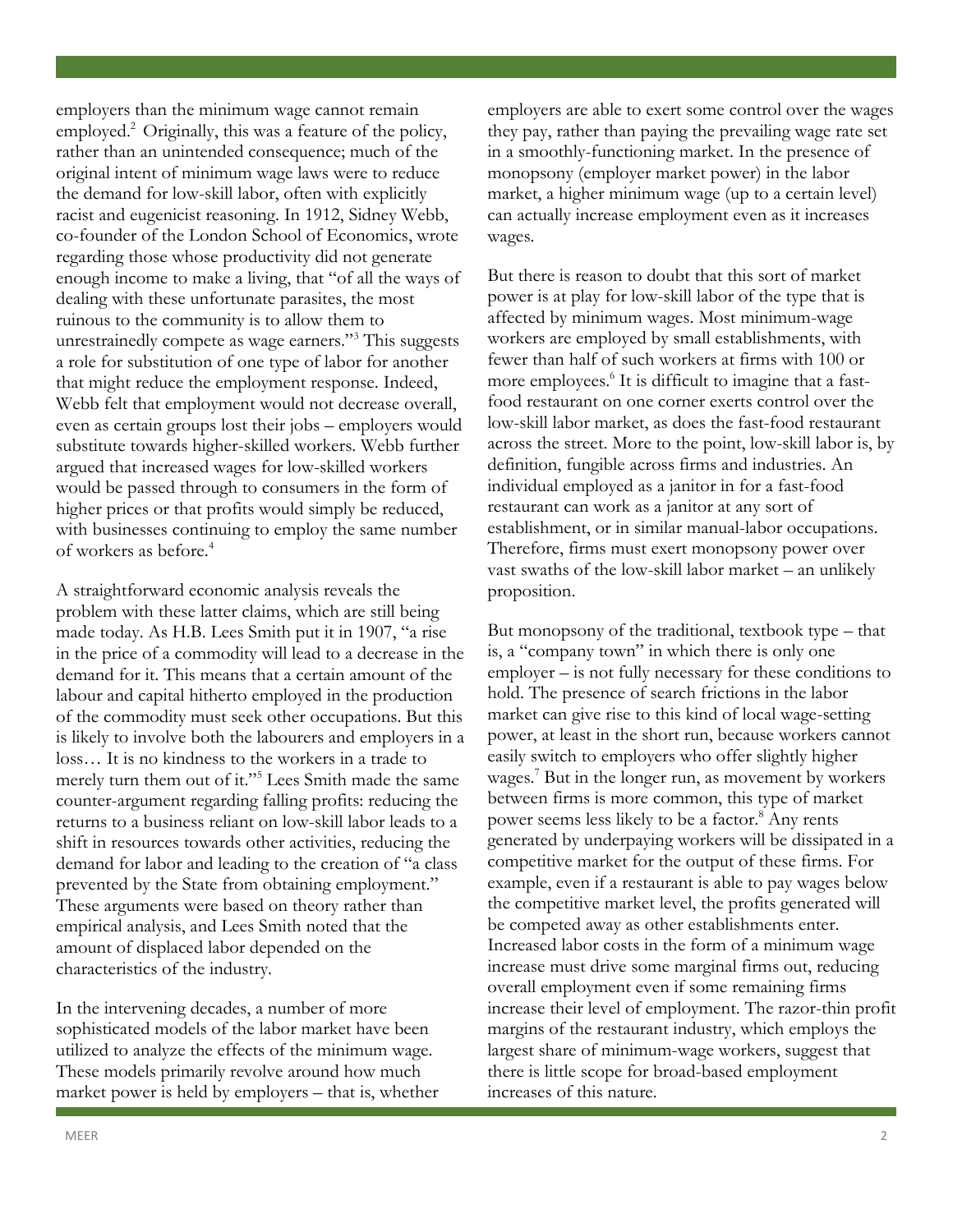These models also generate some implications that have been tested and found wanting. The monopsony model suggests that a well-designed minimum wage will increase firms' labor input and therefore the firm's output. This increase in output implies that prices for the goods and services produced by that labor are likely to decrease. Empirical evidence in the restaurant industry finds, however, that prices increase after a minimum wage increase.<sup>9</sup> Further, the monopsony model of the labor market predicts that there will be substantial bunching of workers at a new, higher minimum wage, as employers are forced to pay workers at that higher level. That is, a number of workers will be paid at exactly the level of the new minimum wage. In contrast, the competitive model of the labor market, in which workers who produce value below the minimum wage are unemployed, predicts no such bunching. Recent research suggests that the prevalence of employment at the higher minimum wages that went into effect at the end of the first decade of the 21<sup>st</sup> century was significantly below the predictions of these monopsony models.<sup>10</sup>

Some search-and-matching models of the labor market add an additional layer of sophistication. Workers' search effort could respond to higher minimum wages, potentially inducing them to enter the labor force or search more vigorously for better jobs.<sup>11</sup> Under certain conditions, this entry and additional effort generates more productivity for employers, potentially enough to reverse negative employment effects. However, there is no evidence that higher minimum wages leads to labormarket entry, and increases in search effort among those already searching tends to be very short-lived.<sup>12</sup>

# **3. WHAT ARE THE EMPIRICAL EFFECTS OF MINIMUM WAGE INCREASES?**

The empirical literature on the minimum wage was fairly dormant until the early 1990s, with the handful of papers on the subject generally finding small but meaningful disemployment effects for less-experienced workers.<sup>13</sup> The publication of Card and Krueger's study of fast-food restaurants in New Jersey (which had increased its minimum wage) and Pennsylvania (which had not), sparked a renewed interest in the topic.<sup>14</sup> They found no evidence of employment losses in their phone

survey of several hundred establishments across the two states, and potentially some evidence of employment increases. A vigorous debate ensued, with criticisms of their empirical approach and difficulties replicating their findings using administrative data.<sup>15</sup>

The empirical literature on the employment effects of minimum wage increases in more recent years has homed in on the question of forming the correct counterfactual – that is, how would the labor market in the area that increased its minimum wage have evolved in the absence of such a change? This is a difficult question because there are numerous factors that might lead to spurious correlation between minimum wage increases and decreases in employment levels, like other employment regulations enacted in close proximity to those increases or changes in business conditions. Some researchers argue for the importance of accounting for spatial heterogeneity – that is, more closely controlling for regional differences.<sup>16</sup> One popular approach in this literature is the use of border discontinuities, in which counties in states that are adjacent to each other, but have different minimum wages, are used as a comparison group. This branch of the literature can be summarized as arguing that when the correct controls are included, there tends to be no statistically significant effect from an increase in the minimum wage on the level of employment. But others argue that these approaches are invalid since they are sensitive to the time periods being examined, contiguous counties may not be good controls for each other, and ultimately, these models push the data beyond useful inference.<sup>17</sup> Regardless, even study designs that find negative and statistically significant employment effects tend to find relatively small effects.<sup>18</sup>

What might be the sources of this empirical confusion? It is possible that the monopsony or search-andmatching explanations discussed above are, in fact, true. More importantly, the minimum wage increases enacted prior to the last few years have tended to be fairly small, binding on only a small percentage of the workforce. In 2017, those paid at or below their state's minimum wage made up just 3.5% of employees; even among workers paid by the hour, fewer than 6% were paid at or below the minimum wage. Many researchers focus on groups that are more likely to be affected, like teenagers and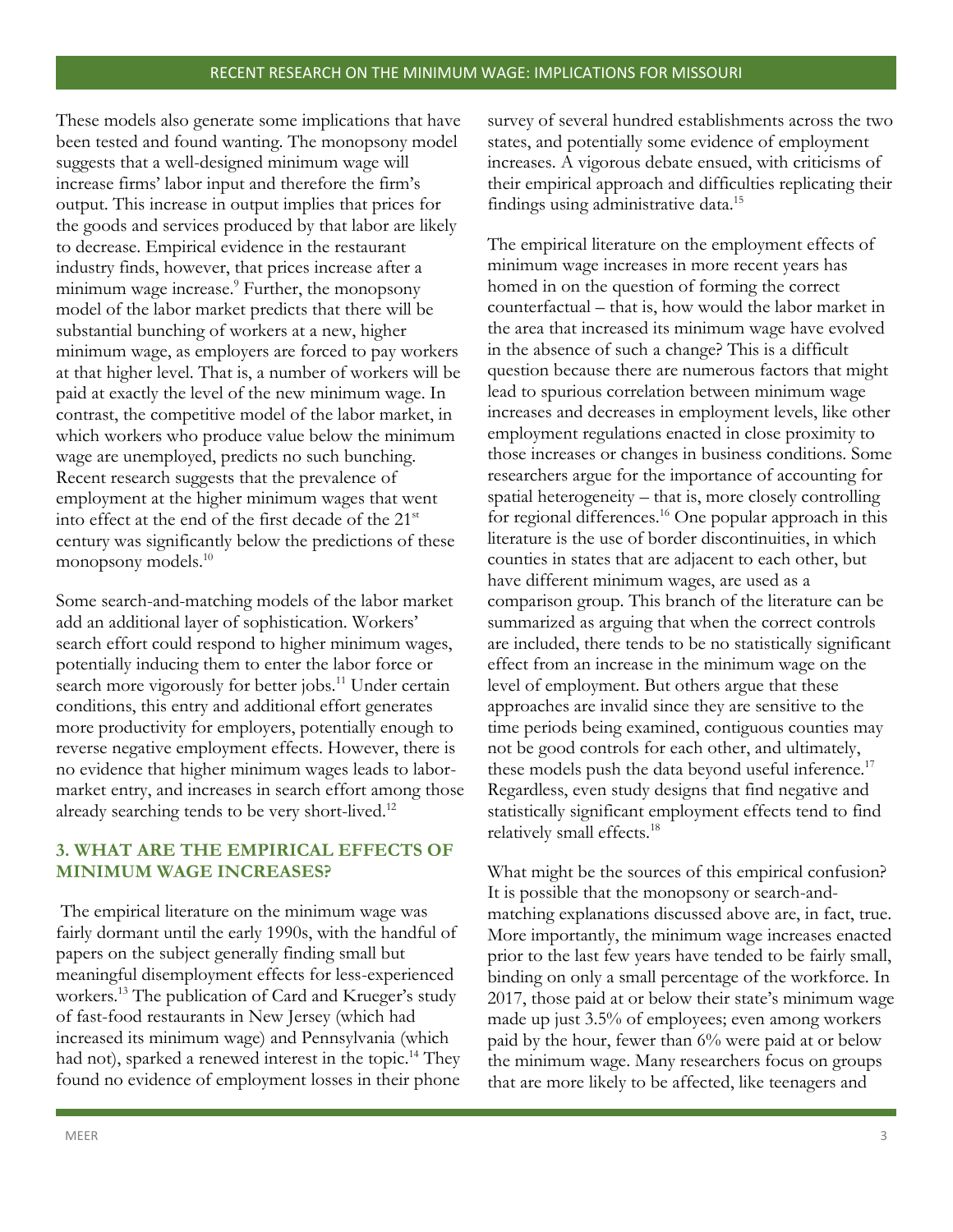restaurant workers. But, as illustrated in Figures 1 and 2, only about one in five working teenagers earns minimum wage and only about one-fifth of minimum wage workers are teenagers , making it difficult to see effects in the data. And while the food services industry employs the largest share of minimum wage workers (about 36% in 2017), only about one-quarter of the workers in the industry are minimum wage workers. And among those workers, about half receive tips, making their true hourly wage much higher than what their employer pays. In many states, tipped workers are subject to a lower minimum wage than other workers; for example, the tipped minimum wage in Missouri is \$3.93 in 2018, as compared to \$7.85 overall. This lower level for tipped workers often does not increase when the general minimum wage does. It is therefore not surprising that those workers are relatively unaffected by minimum wage increases. A focus on less-educated workers and those working in low-wage occupations seems to be a more effective approach.<sup>19</sup> Another reason for a relatively muted impact on the number of jobs is that employers may reduce *hours* of work even as they maintain the same number of workers; due to data limitations, few studies have been able to examine this margin of adjustment with much precision.

The new wave of high minimum wages in recent years provides a useful laboratory for examining effects on employment. Twenty-two states and the District of Columbia have raised their minimum wages since 2014, and a number of municipalities have increased local minimum wages. Local minimum wages are a relatively new (and still fairly limited) phenomenon, with only 41 municipalities having a minimum wage higher than their state's in 2018, compared to just five in 2012. Some of these are quite high compared to other areas. Seattle has had a \$15 per hour minimum wage since 2017, a level Groups, 2017 that exceeds wages for over half of the hourly workforce if it were in effect in Missouri. It is difficult for even the most ardent minimum wage proponent to credibly argue that a minimum wage of this level and scope would have no impact on the workforce.

Seattle's minimum wage increase was a useful case study for researchers for several reasons. First, it was quite large relative to other previously-studied changes. Second, it was a city-level policy that raised the



**Figure 1: Age Distribution of Minimum Wage Workers in 2017**

Source: Current Population Survey Merged Outgoing Rotation Groups, 2017

#### **Figure 2: Share of Minimum Wage Workers in Each Age Group, 2017**



Source: Current Population Survey Merged Outgoing Rotation

minimum wage to a much higher level than neighboring areas (the proposed increase considered by St. Louis would create a similar disparity). And finally, the state of Washington tracks hours of work, unlike most other states. The Seattle Minimum Wage Project research team found very large effects, to the extent that total hours worked in low-wage jobs fell by 9% after the incremental increase to \$13 per hour in 2016 from \$11 in 2015 and \$9.32 in 2014 (the final step of the increase, to \$15 per hour in 2017, is still being studied; the city's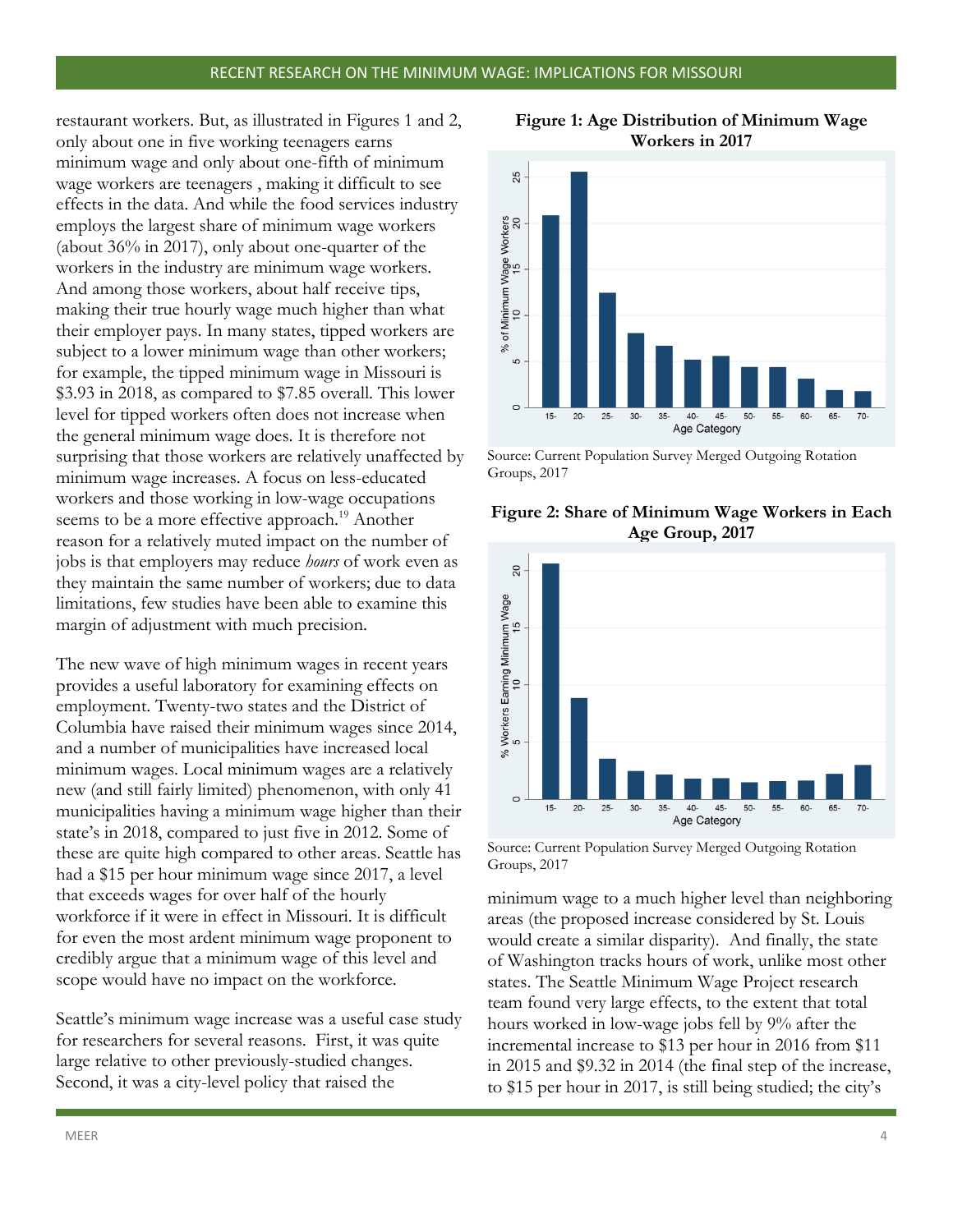minimum wage is now indexed to inflation and rises automatically each year). $^{20}$  Following the minimum wage increase, total payroll for low-wage workers actually fell by an average of \$125 per month: those workers for whom the increase was supposed to help were actually receiving fewer dollars on average after the minimum wage increase than before. Unsurprisingly, the study came in for immediate criticism from minimum wage advocates, but its methodological approach is sound and most of the critiques are groundless.<sup>21</sup>

A recent line of inquiry takes a different tack, suggesting that the econometric specifications used in previous research may have been incorrect. The sorts of empirical models frequently used in the minimum wage literature are well designed for capturing the effects of sharp changes in the level of employment when one state changes its policies and others do not. But there are good reasons to believe that the shifts in employment will be more gradual. For example, substituting away from low-skill labor (counter help) towards capital (self-service kiosks) in fast-food restaurants takes time as employers adjust their patterns or new types of establishments replace older, more labor-intensive ones.<sup>22</sup> There is evidence that employers do indeed look to automate work in response minimum wage increase.<sup>23</sup> Further, if employers may be reluctant to fire workers for morale reasons, they reduce the size of their workforce through attrition by simply not hiring as many replacements for workers who leave. They can also demand more effort from their remaining employees in exchange for higher wages, which will lead to a slowdown in hiring expansion.<sup>24</sup> In that case, each employee is expected to work more, so the return to hiring an additional employee is reduced. The searchand-matching models described previously also imply more gradual changes, rather than the sudden drop in employment predicted by simpler supply and demand kinds of models. These types of slow adjustments are not a novel insight in labor economics,<sup>25</sup> yet had rarely been considered in the context of the minimum wage.

Taken together, then, the impact of the minimum wage on employment may be dynamic, operating through reductions in job growth that take several years to be fully reflected in the level of employment. The specifications used in most previous research on this

topic are ill suited for capturing these longer-lived impacts and, indeed, lead to biased estimates that are far smaller than the true impacts.<sup>26</sup> As an example, using three administrative data sets and a more flexible econometric model, Jeremy West and I found that minimum wage increases reduced job growth that took several years to be reflected in the level of employment.<sup>27</sup> And the overall negative effect on employment was significantly larger than that found in much of the earlier research.

The early proponents of minimum wages, who were often driven by a desire to exclude women, immigrants, and minorities from the labor force, understood that employers might substitute towards different types of labor if statutory wages made it unprofitable to employ more low-skilled workers. But the evidence on whether this exclusion occurs is limited. Studies have examined whether the impacts of the minimum wage vary by demographic group and have found inconsistent results.<sup>28</sup> However, recent work that I conducted with Jeffrey Clemens and Lisa Kahn shows that minimum wage increases tend to reduce the employment of young adults and high school dropouts. We also find that employers' job postings following minimum wage increases see an increase in requirements for high school degrees, reducing the job opportunities for the leastcredentialed workers in the labor force.<sup>29</sup> Evidence from the Seattle Minimum Wage Project also suggests that employers reallocate hours towards higher-paid workers, indicating substitution towards more highly-skilled employees at the expense of lower-skilled ones.<sup>30</sup> This has important implications for the distributional impact of minimum wage increases, discussed below.

Another avenue to consider how changes in the minimum wage affect the composition of compensation. After all, cash wages are just one part of a labor contract. Flexibility of work hours, working conditions, and non-wage benefits also are important aspects of the job experience that have, for the most part, received little attention in this research. It is difficult, after all, to objectively measure working conditions or track employee perks like free parking, uniforms, or meals. However, a more easily-observed benefit is employer-provided health insurance (EPHI). The prevalence of EPHI in low-wage jobs is higher than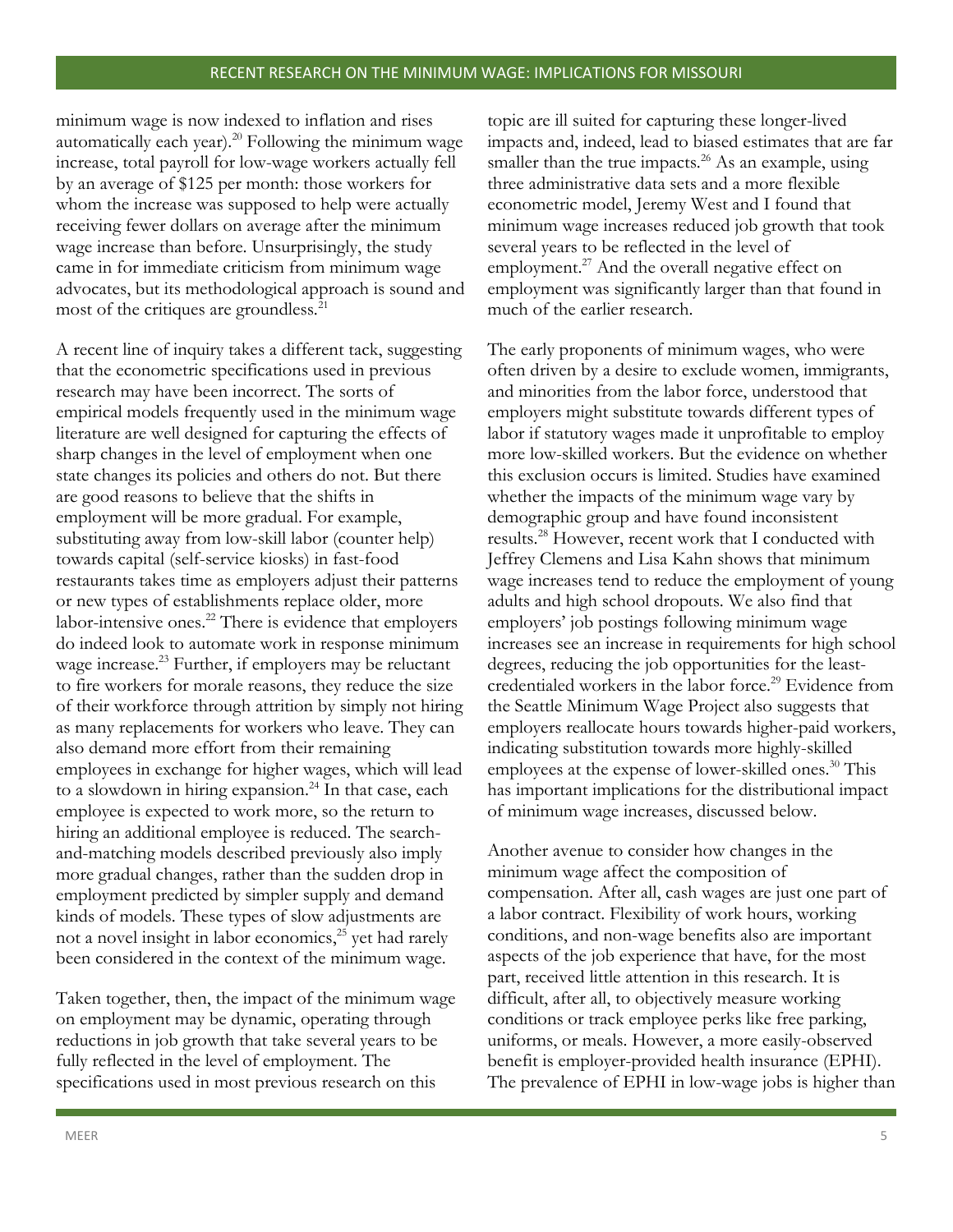might be expected, with about 45% of those in lowpaying jobs receiving it. Earlier research, using data from 1979 to 2000, found no impact on the provision of health insurance by employers.<sup>31</sup> But more recent work, after the passage of the Affordable Care Act, finds that minimum wage increases significantly reduce EPHI, clawing back some of the wage gains even for those workers who retain their employment.<sup>32</sup> Depending on how gains and losses are distributed and the value workers place on these benefits, worker wellbeing can be harmed by an increase in minimum wages even without employment losses.

A final line of recent research has important implications for the accuracy of the border-discontinuity designs discussed above, and particularly for Missouri, whose two largest cities - Kansas City and St. Louis border other states. A growing consensus has emerged that local minimum wage increases affect the location and commuting decisions of low-wage workers. Lowskill immigrants are less likely to locate in areas with high minimum wages.<sup>33</sup> Low-wage workers increase commuting out of those areas and reduce commuting into them.<sup>34</sup> Recent results from the Seattle Minimum Wage Project show that hours of work fell in the areas very close to Seattle, likely the result of changes in the composition of workers.<sup>35</sup> These kinds of spillovers make the "natural experiment" of contiguous counties across state borders less precise and can reduce the estimated impact on employment, even as workers are displaced to other areas.

# **4. THE MINIMUM WAGE AS AN ANTI-POVERTY PROGRAM**

Along with an attempt to increase workers' power in the labor market, the minimum wage is often promoted as an attempt to reduce poverty. Even if employers, rather than consumers or workers, bear much of the cost of the minimum wage, many of them are the owners of small single-establishment firms like restaurants or convenience stores. The owners may not be particularly wealthy themselves. With rigorous evidence of the impact on business owners essentially nonexistent, focus necessarily turns to minimum wage workers themselves.

The composition of the minimum wage workforce is not tilted towards low-income households, to the surprise of many observers. Yet this is not a new observation: only a quarter of minimum wage workers were poor in the mid-1980s, and about 30% in the mid-1990s.<sup>36</sup> Despite significant changes in the labor force over the past few decades, this is still true today. Using data from the Bureau of Labor Statistics Current Population Survey, I find that median cash income for families with a minimum wage earner in them was \$49,500 in 2017, with 10% of those families earning over \$150,000 (see Figure 3). Only 14% of those families receive Supplemental Nutrition Assistance Program aid (commonly known as Food Stamps), and 40% of minimum wage workers live in households earning more than double the supplemental poverty line, while only 20% live below it.



#### **Figure 3: Income Distribution of Families with Minimum Wage Workers, 2017**

Source: Current Population Survey, March 2017

It is no surprise, then, that the purported benefits of an increase in the minimum wage do not generally accrue to low-income households. The Congressional Budget Office estimated that nearly three times as much income would accrue to families above the poverty line than those below.<sup>37</sup> A recent study by MaCurdy (2015) began with an assumption that there would be no employment losses at all and that higher minimum wages would be passed through to prices, so as to estimate the impact of the most optimistic possibilities. He found that these price increases would be regressive, costing low-income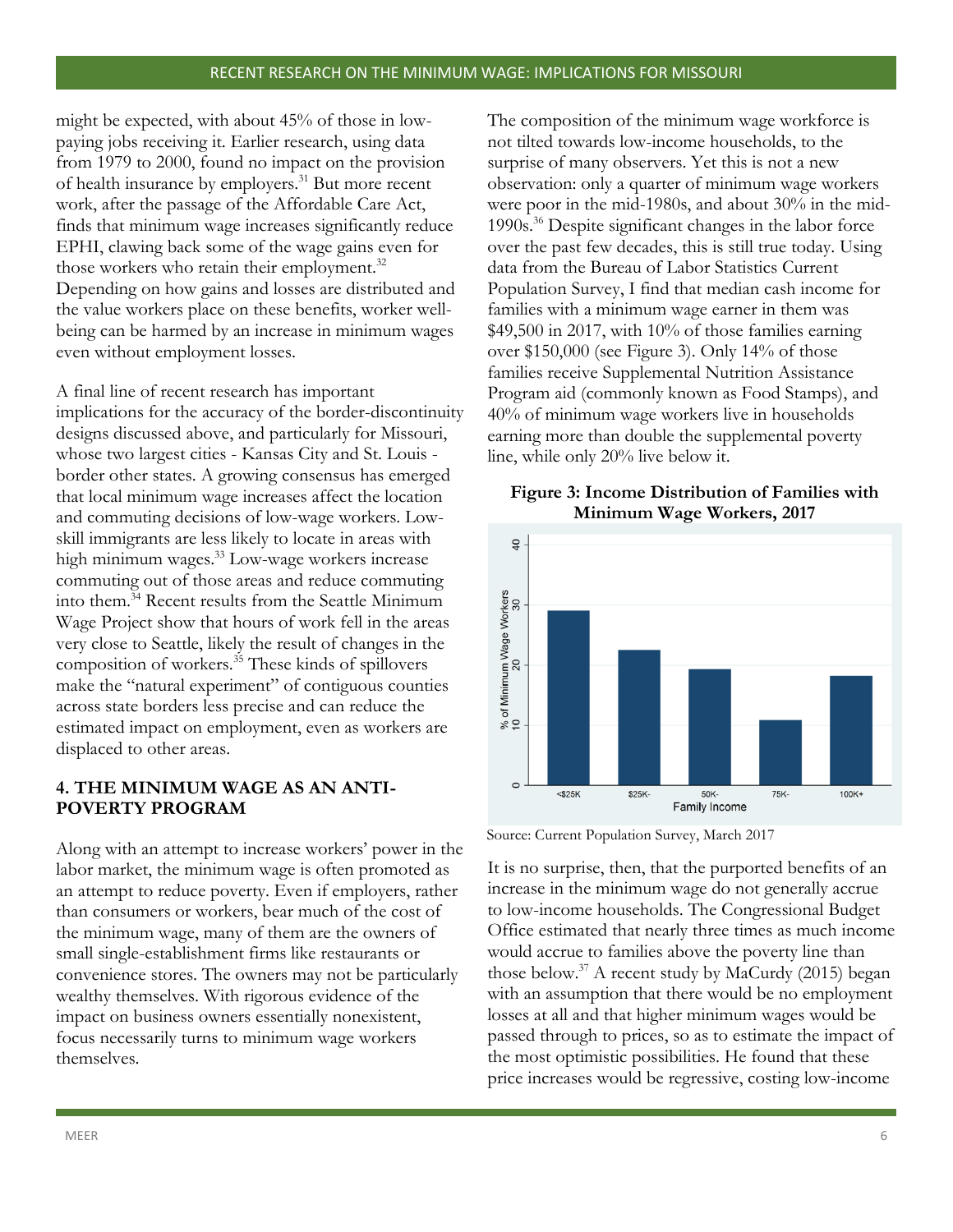households relatively more than high-income ones, and that the benefits from higher wages would not be concentrated among poor households.<sup>38</sup> It then follows that, despite the hopes of advocates that minimum wage increases will reduce reliance on government incomesupport programs, that does not seem to be the case.<sup>39</sup>

Who, then, makes up the minimum wage workforce? Again relying on Current Population Survey data, I find that half are 25 years old or younger, and nearly 70% are under 35. Figure 1 shows the age distribution of minimum wage workers. Only about a third are full-time workers, and slightly over a quarter are enrolled in high school or college. Figure 4 shows that nearly 40% live with their parents, and fewer than one-fifth are adults with children. Simply put, the minimum wage is badly targeted for poverty alleviation. Further, when job losses do occur because of increases in the minimum wage, Groups, 2017they are likely to be concentrated among those who are most marginally attached to the labor force. After all, when an employer must pay a very high wage even for entry-level work, why would he or she take a chance on someone with a felony conviction, a single mother who needs some flexibility to care for her children, or a high school dropout struggling to gain work experience?

Labor force participation among many marginalized groups is shockingly low, and increases in the minimum wage may only exacerbate this fact. For example, among African-American high school dropouts under the age of 65 who are not currently incarcerated or in the military, only 19% held a full-time job in 2017. And for those in labor force, the unemployment rate was 16%, four times the level for all others. It is difficult to see, therefore, how the prospects for those individuals are improved by making it illegal to pay them less than \$11, \$12, or the popular \$15 per hour, a wage latter rate would bind on 89% of that group. It simply beggars belief that their chances for employment would be not be negatively affected.

In Missouri, the median wage for hourly workers is \$14.25, with a quarter being paid \$10.50 or less. Of all hourly workers, only 3.6% earn less than or equal to the state minimum wage in 2017, making up 2.2% of all workers. But in the center-city area of St. Louis, most likely to be affected by the proposed city minimum



**Figure 4: Relationship in Household for Minimum Wage Workers, 2017**

Source: Current Population Survey Merged Outgoing Rotation

wage hike, the median wage was \$12.75. Here 37% of hourly workers earned less than or equal to the \$11 per hour proposed wage and thus are in most danger of seeing reduced benefits, hours of work, or possibly losing their jobs entirely.

#### **5. CONCLUSIONS**

Good anti-poverty policy should preserve incentives on one side of the market to work and on the other side to hire, and be well-targeted to the needy. Workers certainly want to be paid more, but the minimum wage fails on the other counts. While the empirical evidence using more traditional models is decidedly mixed, once we allow for longer-lived dynamic effects, the evidence shows that job growth declines among those most often viewed as beneficiaries of minimum wage increases. Already-marginalized groups are likely to be hardest hit as employers substitute towards workers with more experience.

Minimum wage increases of the magnitude recently proposed would have much more negative economic and social impacts, especially in areas where the prevailing market wages are lower. The popular "Fight for Fifteen" proposal to raise the national minimum wage to \$15 per hour would have serious consequences for states like Missouri, where over half of hourly workers currently earn less than that amount. And for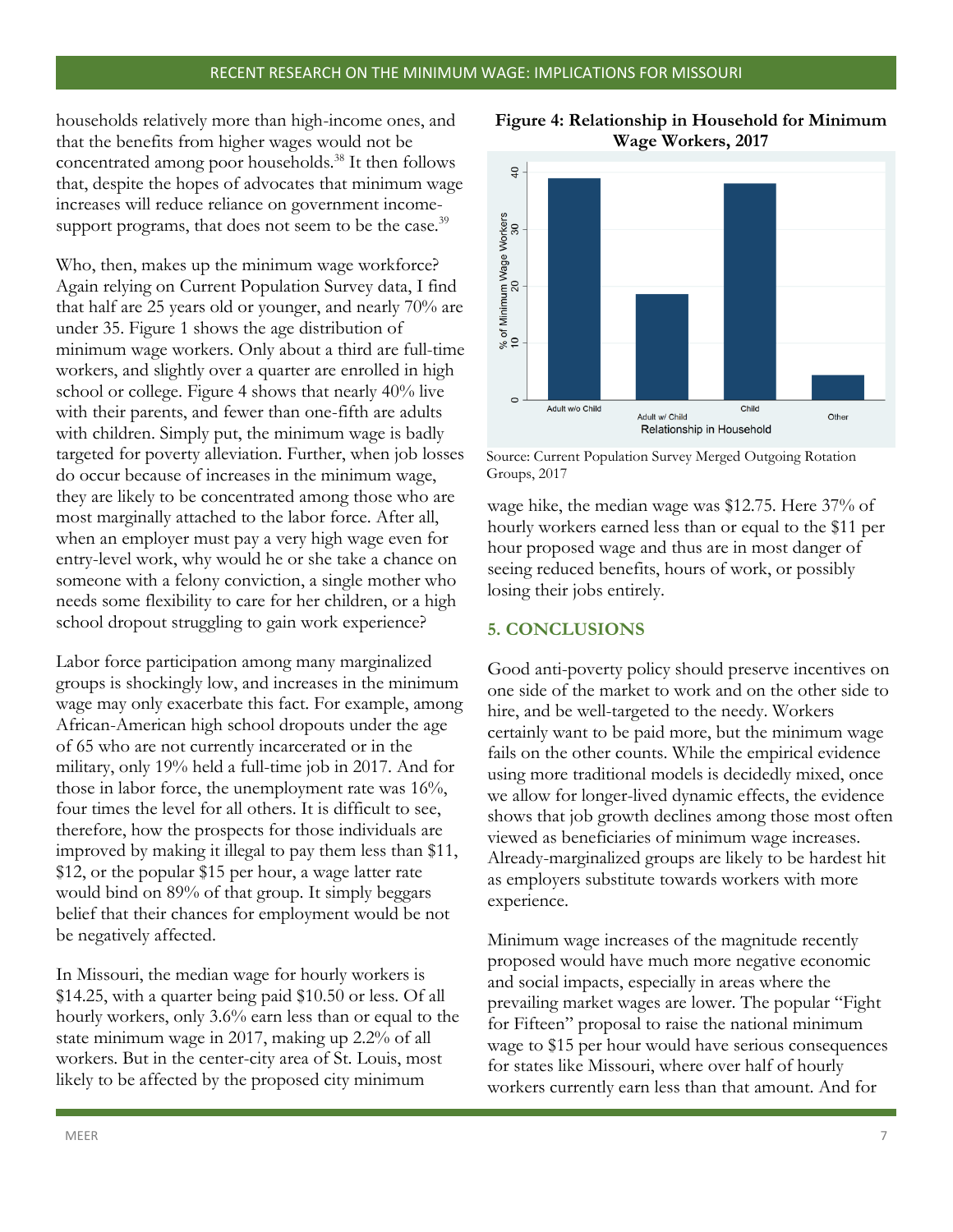cities like St. Louis, Seattle's experience serves as a cautionary tale: Even though Seattle is experiencing an economic boom, low-wage workers, on average, saw a reduction in their earnings relative to what they would have been without the minimum wage increase. Even if there is employer market power over low-skill labor, there is no reason to believe that policymakers are capable of designing an optimal minimum wage across all industries and localities that meets the criteria necessary to prevent employment such losses.

Anti-poverty efforts should be concentrated on more effective policies, like the earned income tax credit, which supplements low-income households' labor

earnings. Unlike the minimum wage advocates of the late 19th and early 20th centuries, today's advocates are, in general, well-intentioned in trying to tackle difficult issues of poverty and economic mobility. Unfortunately, the best of intentions are no substitute for good policy.

*Jonathan Meer is a professor of economics at Texas A&M University and a research associate with the National Bureau of Economic Research.*

*Acknowledgements: I am grateful for comments from Jeffrey Clemens and Jeremy West. Funding for this study was made possible by the Hammond Institute's Center for Economics and the Environment, Lindenwood University.*

#### **NOTES**

<sup>1</sup> For a thorough review, see Thomas C. Leonard, "The Very Idea of Applying Economics: The Modern Minimum-Wage Controversy and its Antecedents," *History of Political Economy* 32, no. Suppl\_1 (2000): 117-144.

<sup>2</sup> Henry Sidgwick, "Economic Socialism," *The Contemporary Review*, 1866-1900 50 (1886): 620-631; George J. Stigler, "The Economics of Minimum Wage Legislation," *The American Economic Review* 36, no. 3 (1946): 358-365.

<sup>3</sup> Quoted in Thomas C. Leonard, *Illiberal Reformers: Race, Eugenics, and American Economics in the Progressive Era* (Princeton, NJ: Princeton University Press, 2016).

<sup>4</sup> Sidney Webb and Beatrice Webb, *Industrial Democracy* (London: Longmans, Green, and Company, 1897).

<sup>5</sup> HB Lees Smith, "Economic Theory and Proposals for a Legal Minimum Wage," *The Economic Journal* (1907): 504-512.

<sup>6</sup> Sarah Flood, Miriam King, Steven Ruggles, and J. Robert Warren, *Integrated Public Use Microdata Series, Current Population Survey: Version 5.0* [dataset]. (Minneapolis, MN: University of Minnesota, 2017).

<sup>7</sup> Kenneth Burdett and Dale T. Mortensen, "Wage Differentials, Employer Size, and Unemployment," *International Economic Review* (1998): 257-273; Alan Manning, *Monopsony in Motion: Imperfect Competition in Labor Markets* (Princeton, NJ: Princeton University Press, 2003).

<sup>8</sup> Peter Kuhn, "Is Monopsony the Right Way to Model Labor Markets? A Review of Alan Manning's Monopsony in Motion," *International Journal of the Economics of Business* 11, no. 3 (2004): 369- 378.

<sup>9</sup> Daniel Aaronson and Eric French, "Product Market Evidence on the Employment Effects of the Minimum Wage," *Journal of Labor Economics* 25, no. 1 (2007): 167-200; Charles Brown, Comment for Review Symposium "Myth and Measurement: The New Economics of the Minimum Wage." *Industrial & Labor Relations Review* 48, no. 4 (1995): 827.

<sup>10</sup> Jeffrey Clemens, "The Low-Skilled Labor Market from 2002 to 2014: Measurement and Mechanisms," *SIEPR Discussion Paper* No. 16-006 (2016).

<sup>11</sup> Daron Acemoglu, "Good Jobs versus Bad Jobs," *Journal of Labor Economics* 19, no. 1 (2001): 1-21; Christopher J. Flinn, "Minimum Wage Effects on Labor Market Outcomes Under Search, Matching, and Endogenous Contact Rates," *Econometrica* 74, no. 4 (2006): 1013-1062.

<sup>12</sup> Camilla Adams, Jonathan Meer, and Carly Will Sloan, "The Minimum Wage and Search Effort," Working Paper (2018). Texas A&M University.

<sup>13</sup> Charles Brown, Curtis Gilroy, and Andrew Kohen, "The Effect of the Minimum Wage on Employment and Unemployment," *Journal of Economic Literature* 20, no. 2 (1982): 487-528.

<sup>14</sup> David Card and Alan B. Krueger, "Minimum Wages and Employment: A Case Study of the Fast-Food Industry in New Jersey and Pennsylvania," *The American Economic Review* 84, no. 4 (1994): 772-793; David Card and Alan B. Krueger, *Myth and Measurement: The New Economics of the Minimum Wage*, (Princeton, NJ: Princeton University Press, 1995).

<sup>15</sup> John Kennan, "The Elusive Effects of Minimum Wages," *Journal of Economic Literature* 33, no. 4 (1995): 1950-1965; David Neumark and William Wascher, "Minimum Wages and Employment: A Case Study of the Fast-Food Industry in New Jersey and Pennsylvania: Comment," *American Economic Review* 90, no. 5 (2000): 1362-1396.

<sup>16</sup> Sylvia A. Allegretto, Arindrajit Dube, Michael Reich, and Ben Zipperer, "Credible Research Designs for Minimum Wage Studies," (2017). *ILR Review* 70, no. 3: 559-592.

<sup>17</sup> David Neumark, JM Ian Salas, and William Wascher, "Revisiting the Minimum Wage—Employment Debate: Throwing Out the Baby with the Bathwater?" *ILR Review* 67, no. 3\_suppl (2014): 608- 648.